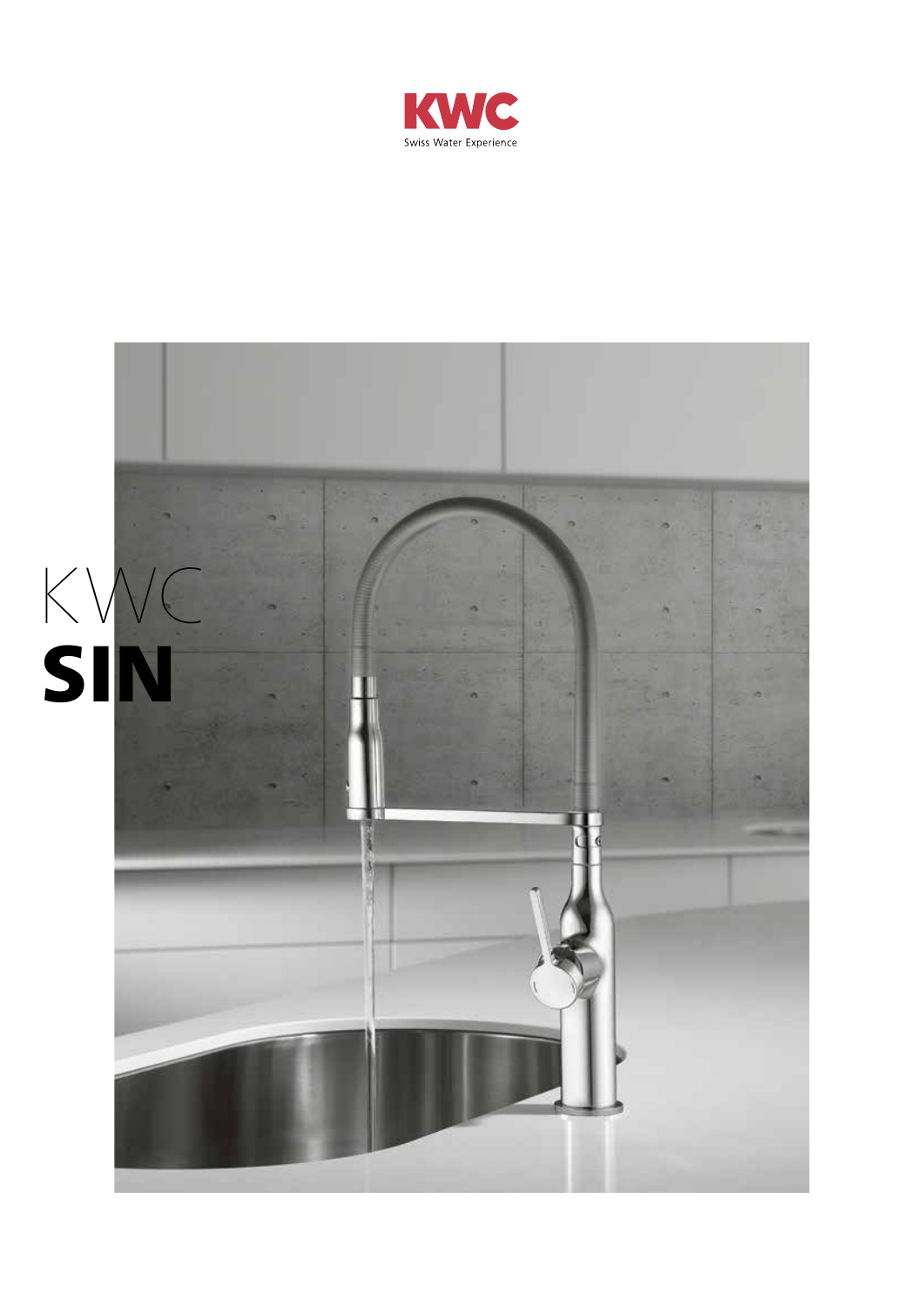# Subtle<br>inspiration

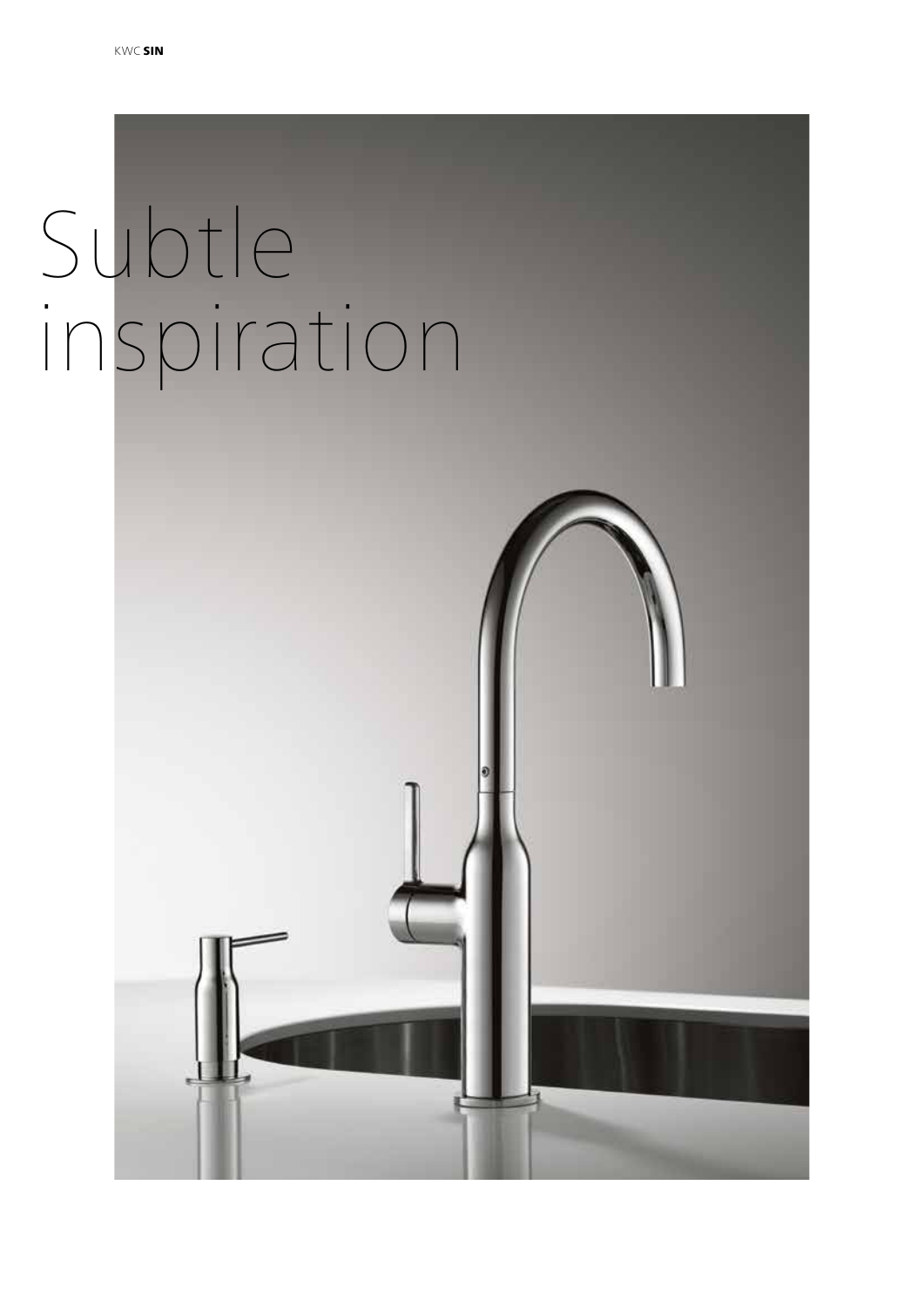KWC SIN not only enables you to fulfil your aesthetic ambitions; it says something about your good sense too. After all, it enhances your kitchen with an extra touch of sensuality and intelligent functionality. This kitchen showpiece is available in four versions.



# High-tech and highly flexible

The innovative highflex™ spring hose from KWC opens your kitchen door to the future. This curved hose can be moved in any direction, returns to its original position automatically and stays firmly in place when it is not being used. If you place the spring hose in the spray holder with the help of a positioning aid, you can use it as a stable swivel spout that can be rotated 360°.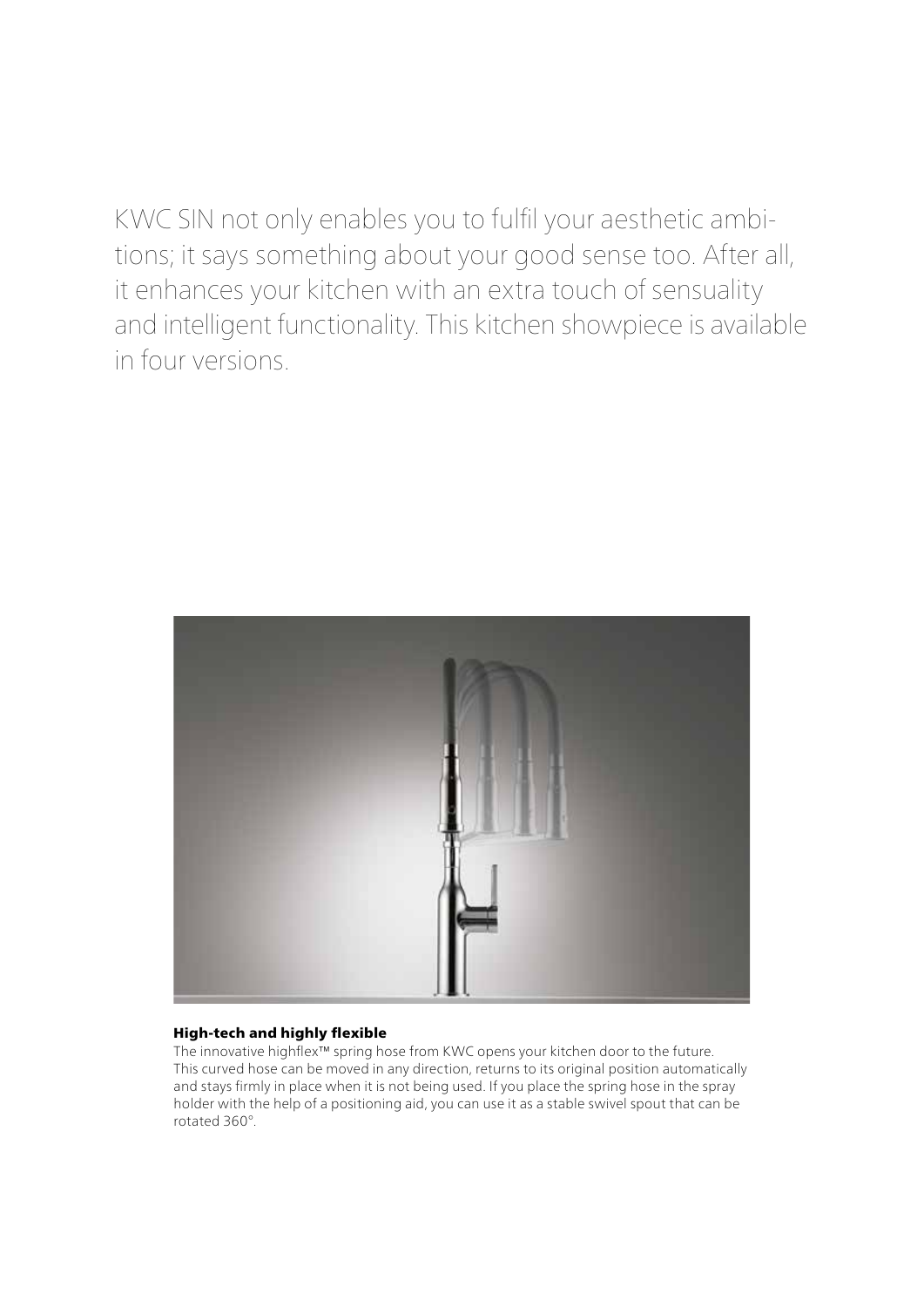# As elegant as it is talented



# Free and easy

This extendable spray has certainly mastered the art of creating more efficiency in your kitchen. Equipped with jetclean technology and a Neoperl® Caché® with an automatic diverter reset function, it can be rotated 360° and extended by up to 50 cm.

## Covert and discreet

This covered pull-out aerator shares its secrets with you alone. The pull-out spray with a flexible hose is integrated into the spout with perfect discretion.

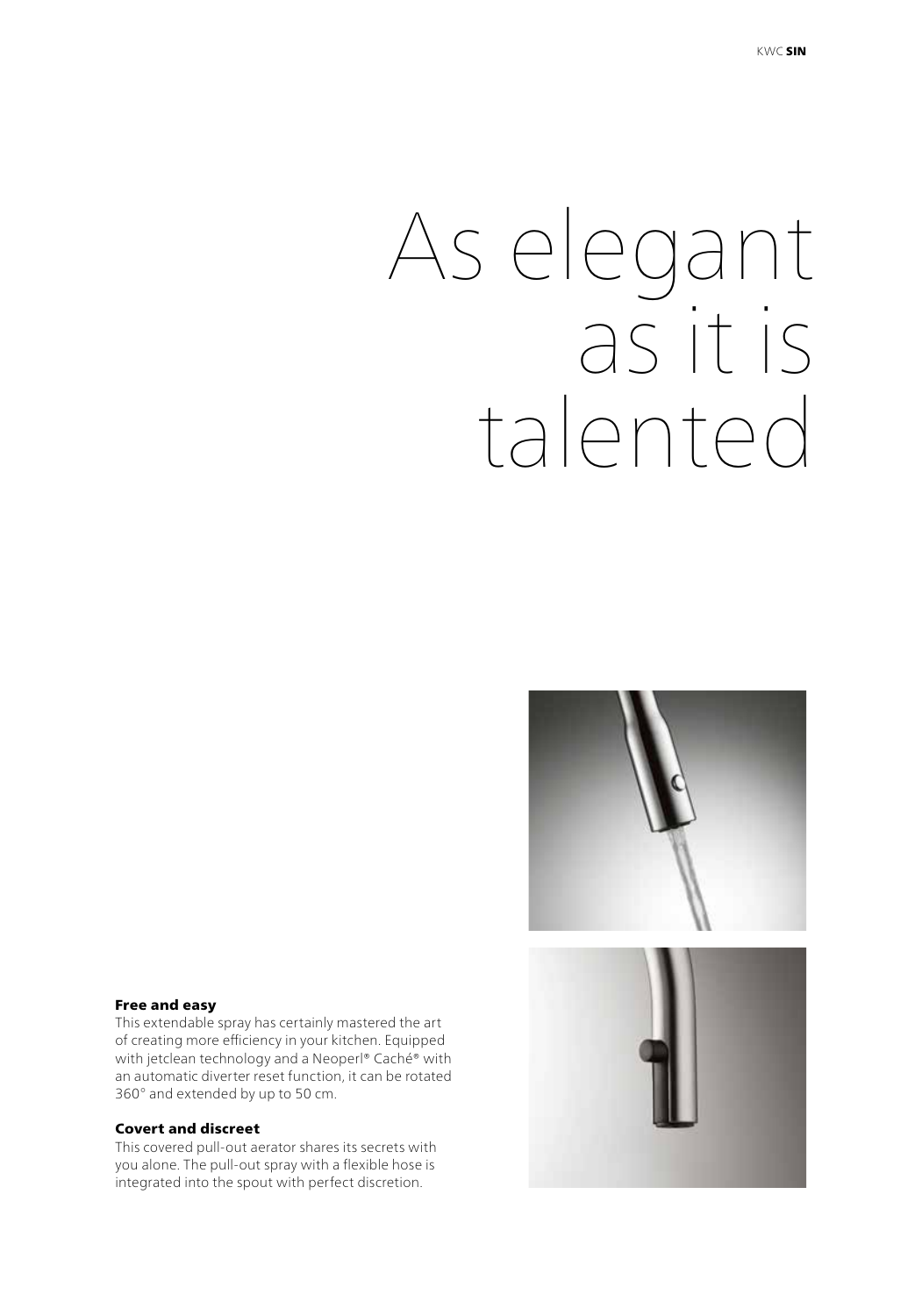



### Lever mixer

- KWC highflex™ patented spring hose technology
- Lever installation possible on the right or left side
- Spray 360° turn
- KWC jetclean technology
- automatic diverter reset
- Swivel spout 360°

### 10.261.432.000FL all chrome A 200

Flow rate normal spray 8 l/min (3 bar) Flow rate needle spray 6 l/min (3 bar)



- or left side
- Pull-out spray 360° turn – KWC jetclean technology
- automatic diverter reset
- up to 500 mm pull-out length
- hose surface to fit faucet surface
- Hose guide, swivelling 360°

### 10.261.002.000FL all chrome A 200

Flow rate normal spray 7 l/min (3 bar) Flow rate needle spray 6 l/min (3 bar)



### Lever mixer

- Lever installation possible on the right or left side
- Pull-out aerator covered
- up to 500 mm pull-out length – hose surface to fit faucet surface
- Hose guide, swivelling 360°

### 10.261.102.000FL all chrome A 200

Flow rate 8 l/min (3 bar)



### Lever mixer

- Lever installation possible on the right or left side
- Swivel spout 160°

### 10.261.012.000FL all chrome A 200

Flow rate 12 l/min (3 bar)



### Accessories

Soap dispenser

Z.536.332.000 all chrome